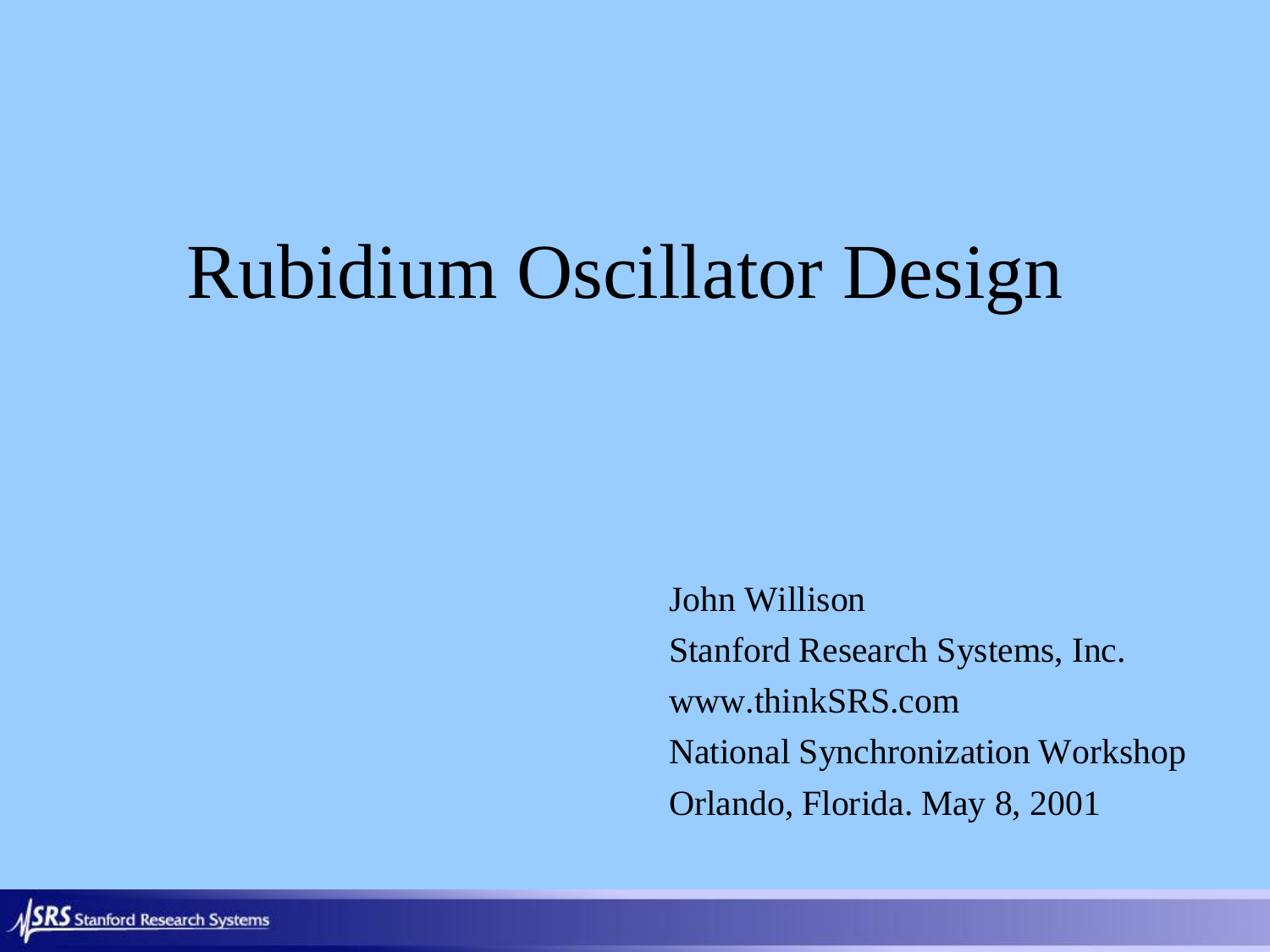#### Why Rubidium?

- Reliable, mature technology
- Low aging and low environmental coefficients
- Excellent short term stability
- Stratum-1 when mated with GPS
- Low cost

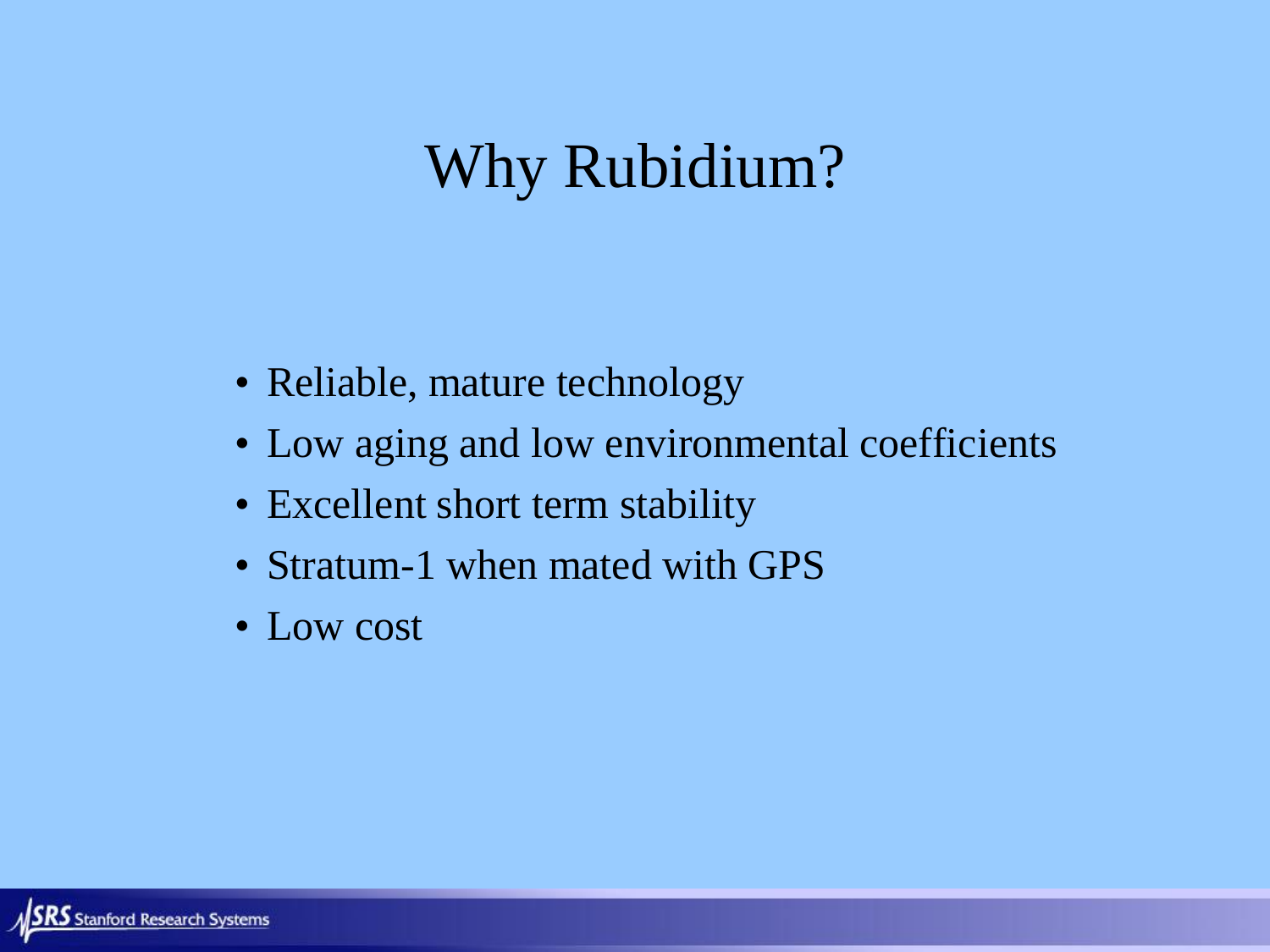### Phase Locking to GPS

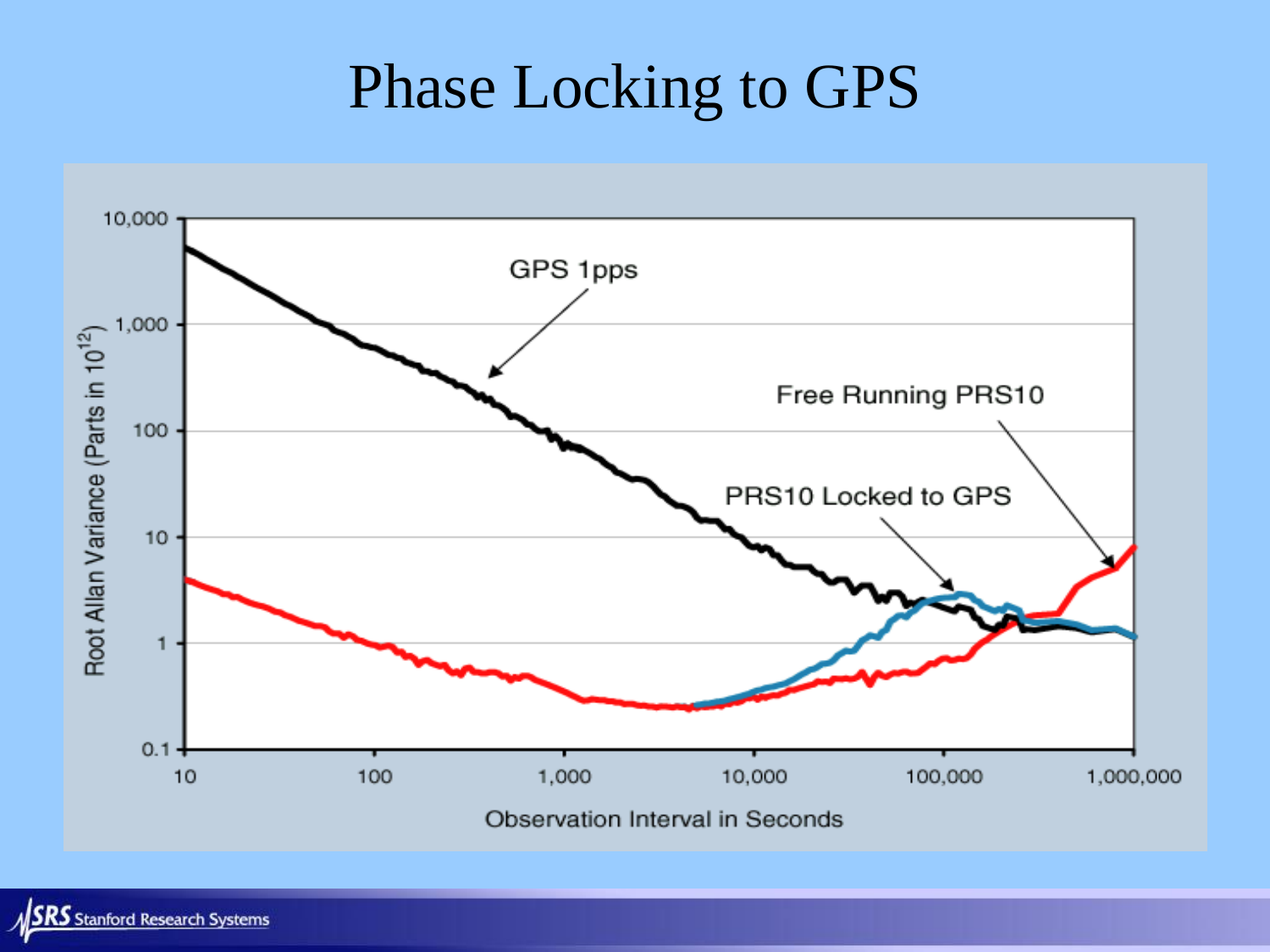#### The PRS10 Rubidium Frequency Standard

•Standard mechanical and electrical form-factor

•Updated technology

•Feature rich, high-end performance

•Established reliability

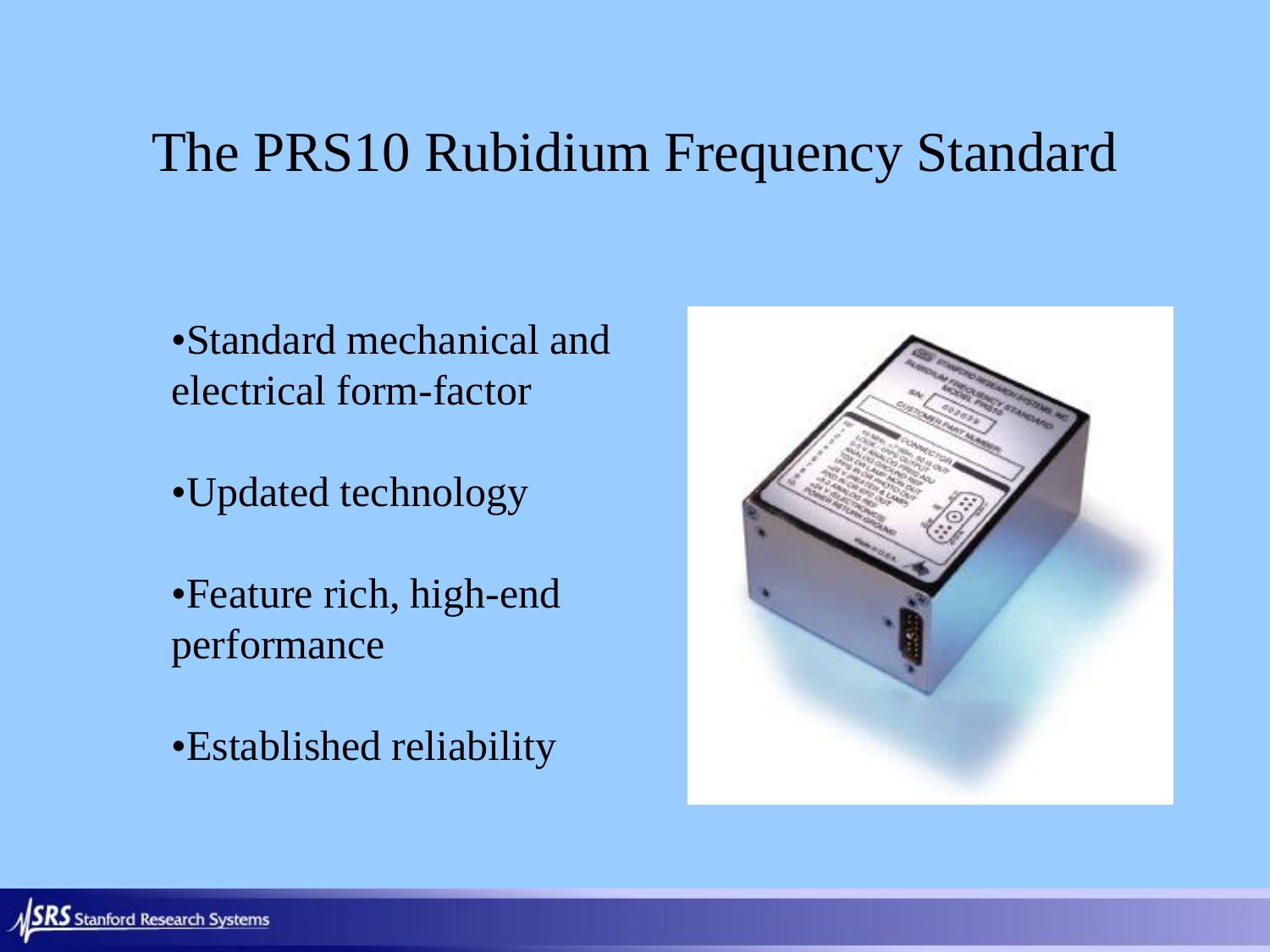#### Important Specifications

- 10MHz,  $+7dBm$ , 50 $\Omega$ , sine output
- $L(f) < -125$  dBc / Hz at 10 Hz offset
- $\Delta f/f < \pm 5 \times 10^{-11}$  (over -20°C to +65°C)
- $\Delta f/f < \pm 5 \times 10^{-11}$  (aging per month)
- RS232 control and calibration

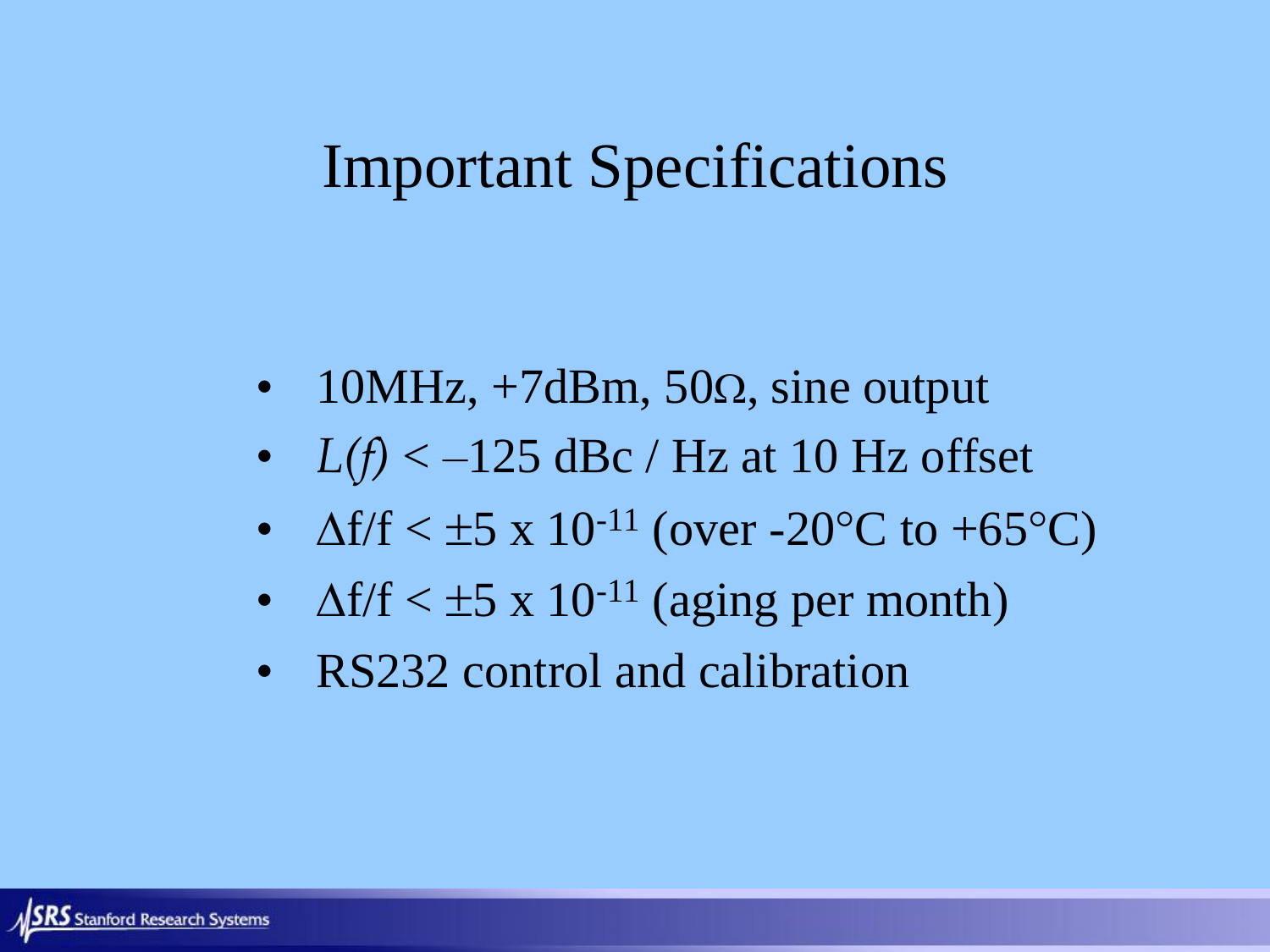# The Physics Package

- Lamp
- Resonance cell
- RF source
- Photocell



•The physics package is a frequency detector. The light seen by the photocell is reduced by about 1:1000 when the RF sweeps through 6,834,682,612 Hz. The linewidth of the detector is  $\Delta f/f \approx 10^{-7}$ .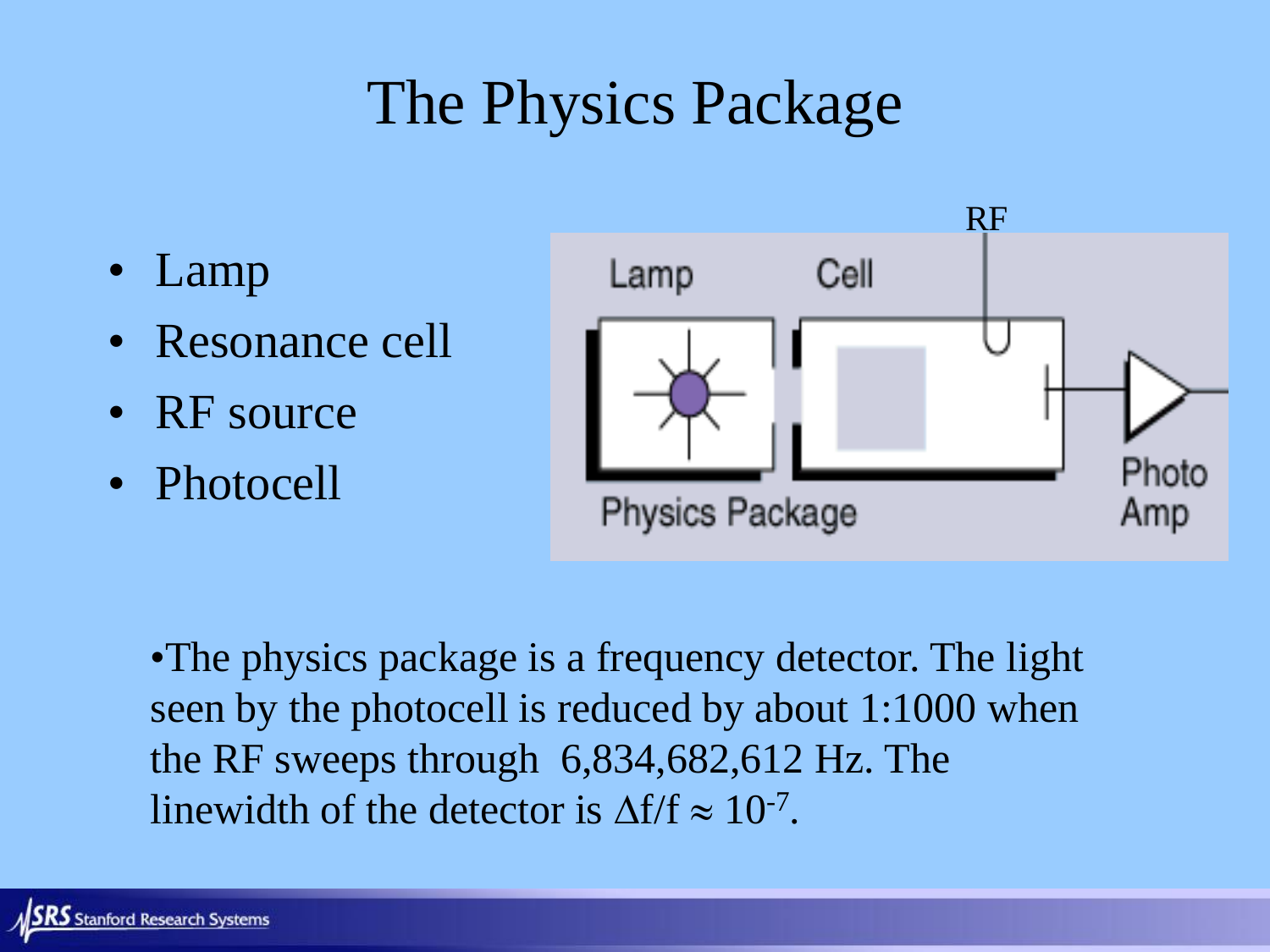# Block Diagram

- 10 MHz SC-cut ovenized oscillator
- RF synthesizer
- Frequency lockloop
- Microprocessor based design

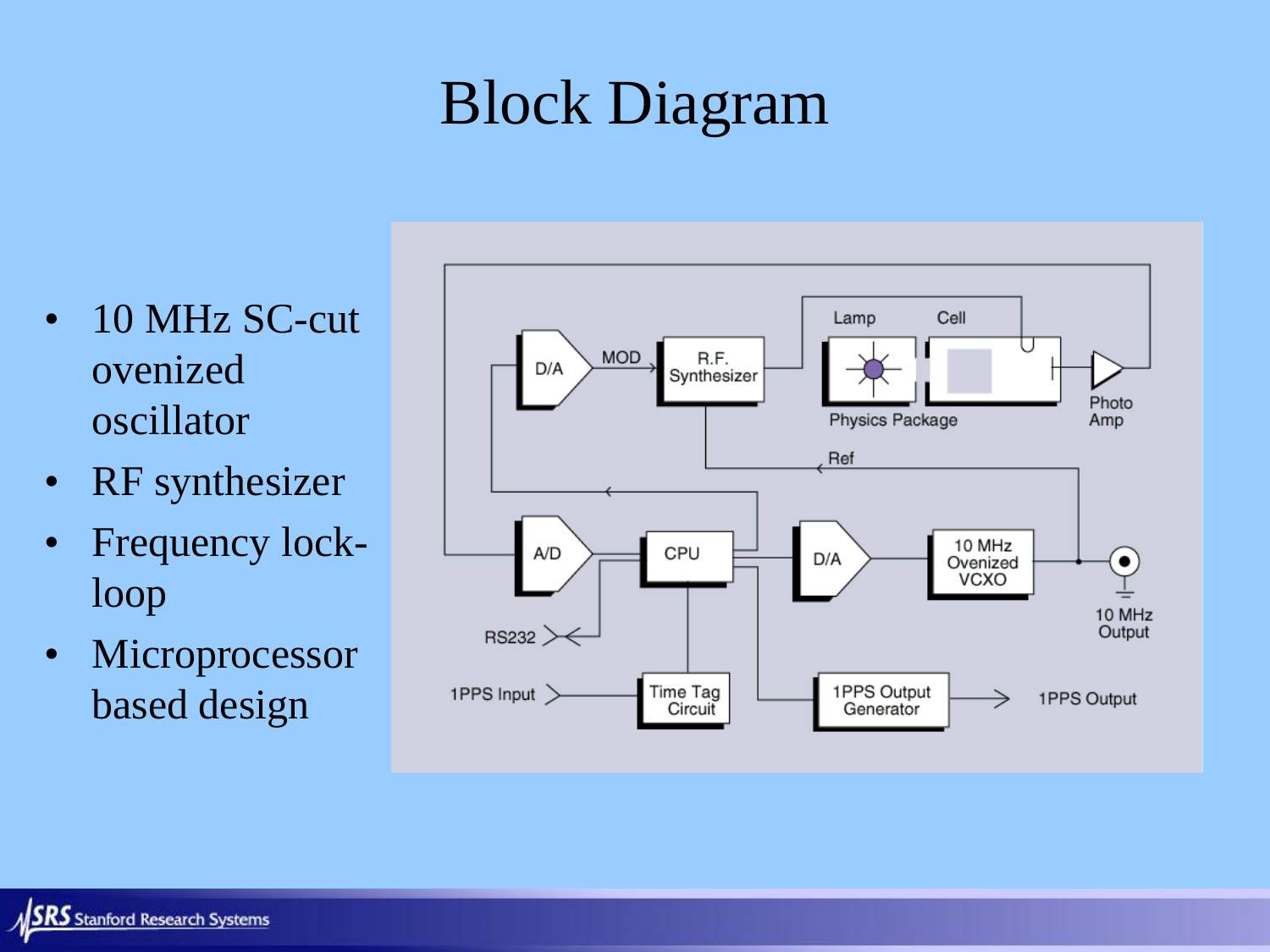# Frequency Spectrum of Photo-Signal

- Modulate RF around resonance at 70 Hz
- When centered, see only  $140$  Hz signal  $(2\omega)$
- When off frequency, see component at 70 Hz.
- Synchronously detect signal at 70 Hz and adjust VCXO via DAC to null
- Signal-to-noise at a glance

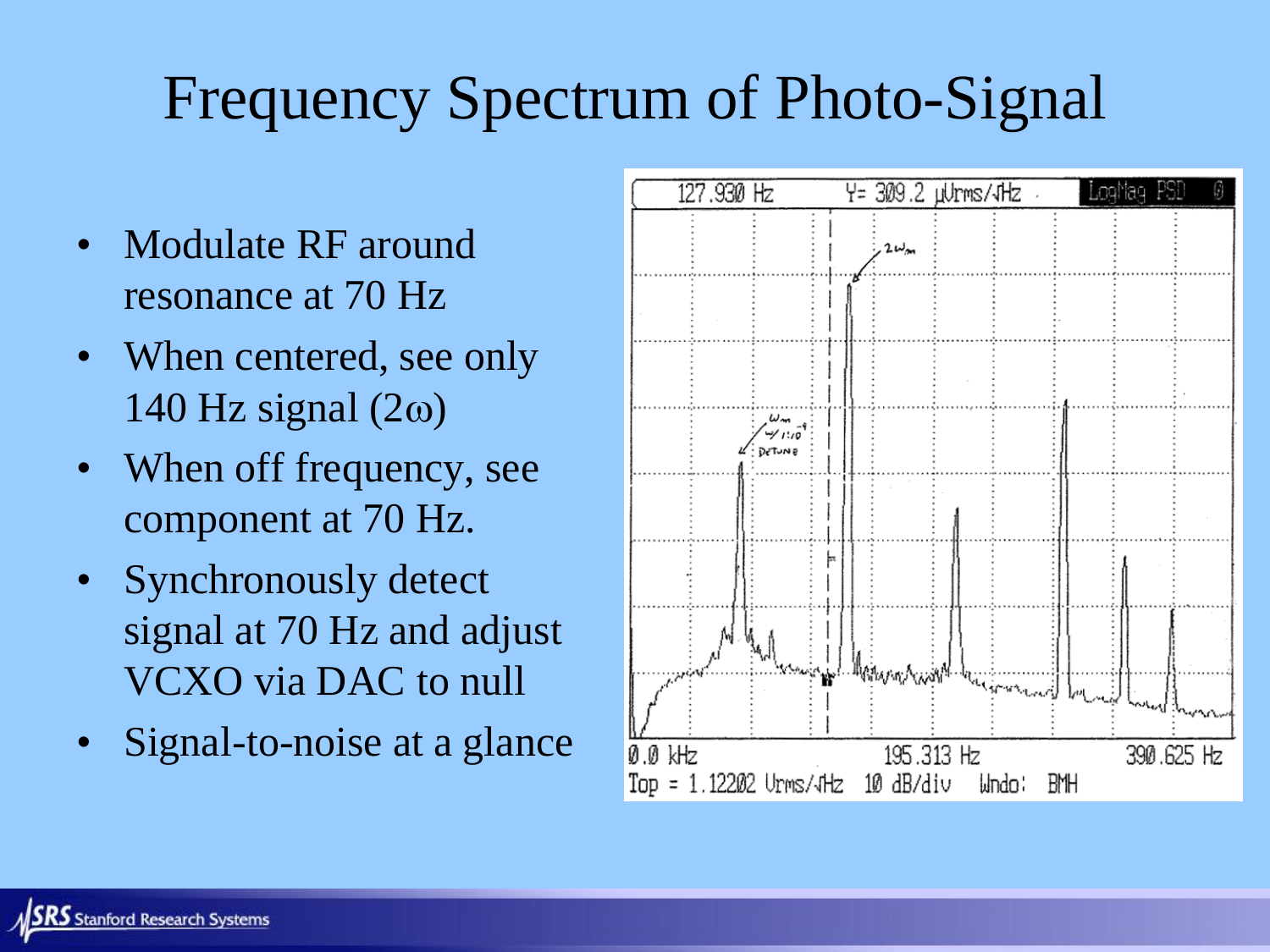#### Microprocessor Functions/Advantages

- Housekeeping, DACs, ADCs, and program synthesizer
- 70 Hz modulation of RF and synchronous detection
- Digital filtering of control signal (no modulation spurs)
- Time-tag input with 1 ns resolution
- Automatic phase-lock to reference (such as GPS)
- 1 PPS output set with 1 ns resolution
- RS232 communications with host system
- Smooth startup and glitch immunity
- Magnetic field commutation (x25 reduction of  $\Delta f/B$ )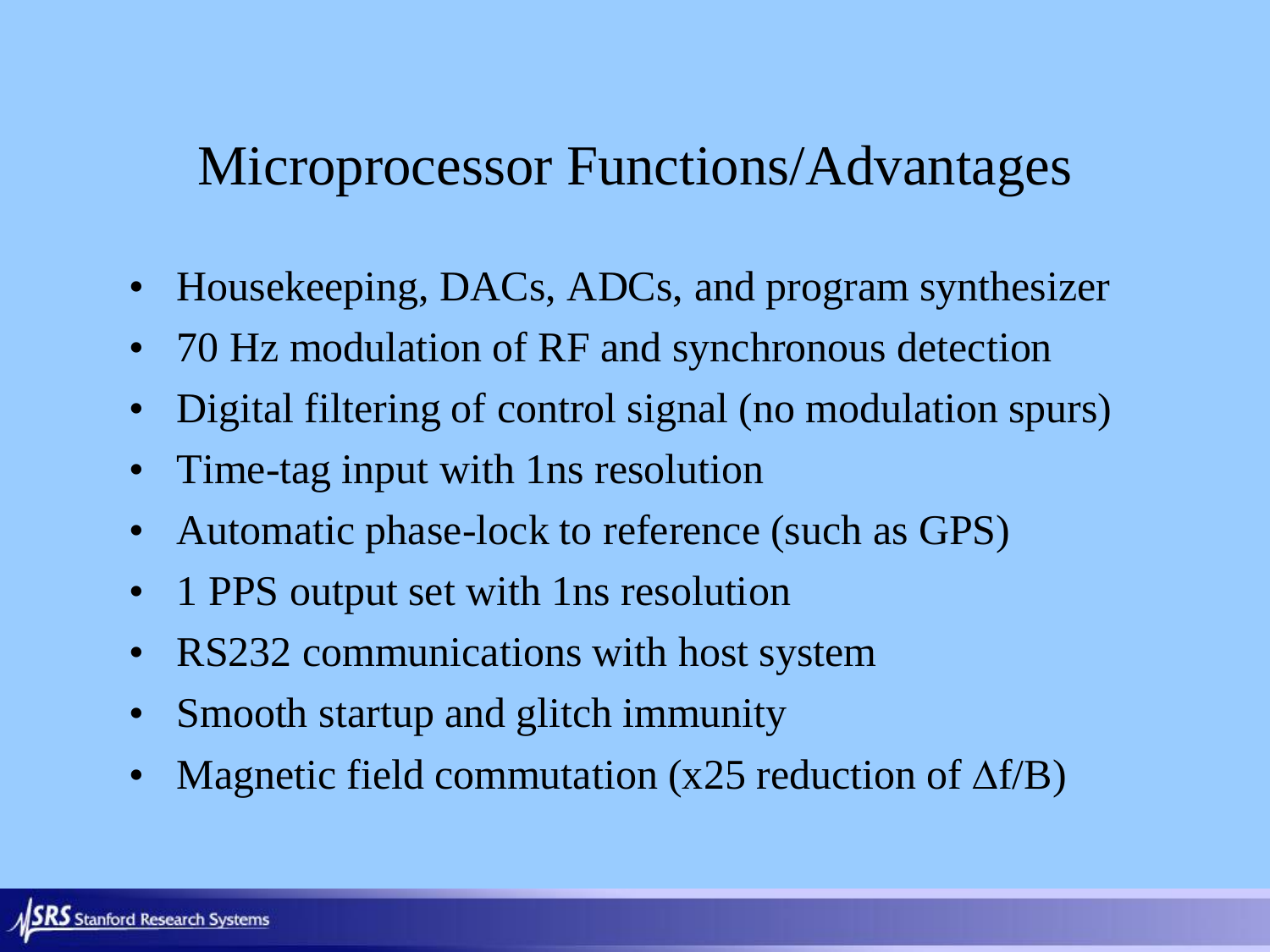

**SRS** Stanford Research Systems

SRS Design **Warm-up** Analog Design Profiles

50 Hz/div

#### 0.1 Hz/div

#### 0.005 Hz/div

(first 8 minutes)

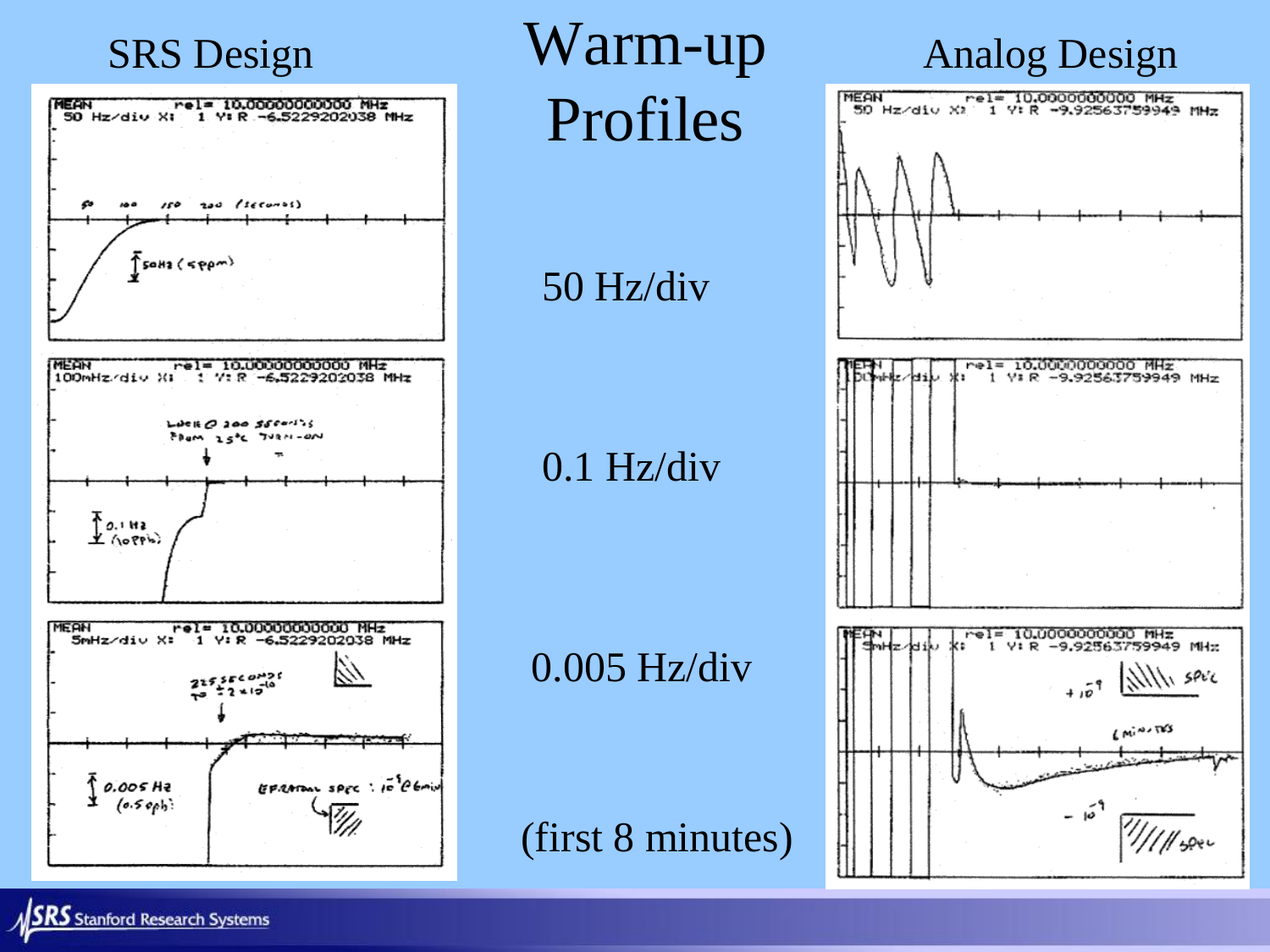# Magnetic Field Switching

- Small frequency adjustments are done via C-field
- External fields add to C-field and cause a frequency offset
- C-field is toggled at 5 Hz
- Positive frequency offset for half cycle, negative for other
- Digitally sum to null effect
- Result: 25x reduction in sensitivity to external fields

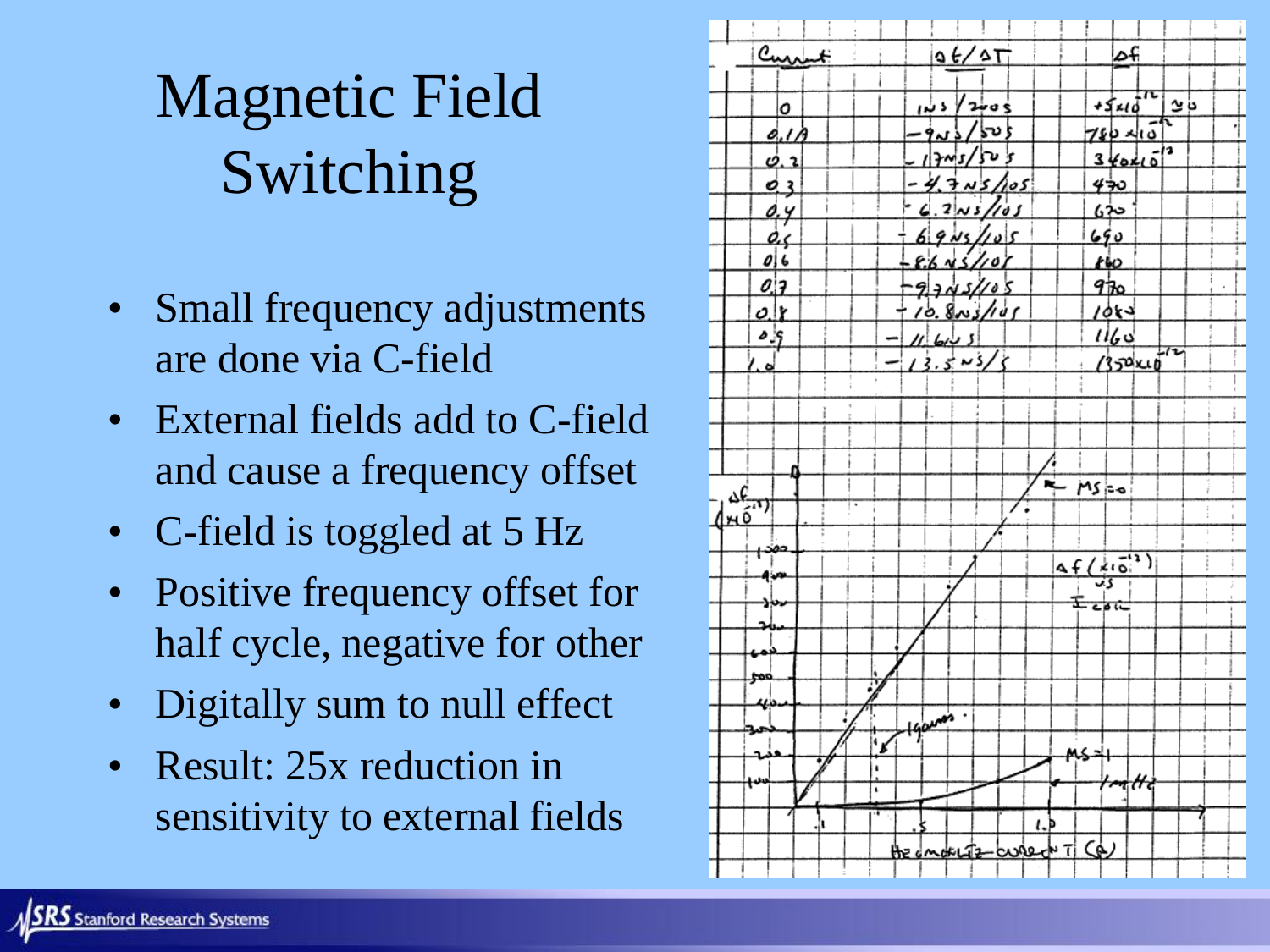### SC-Cut Ovenized Oscillator Advantages

- Smooth start-up, re-start and holdover
- Allows long rubidium lock time-constants
	- Lower lamp drive level
	- Immunity from microphonics
	- Immunity to glitches
- No activity dips
- Very low phase noise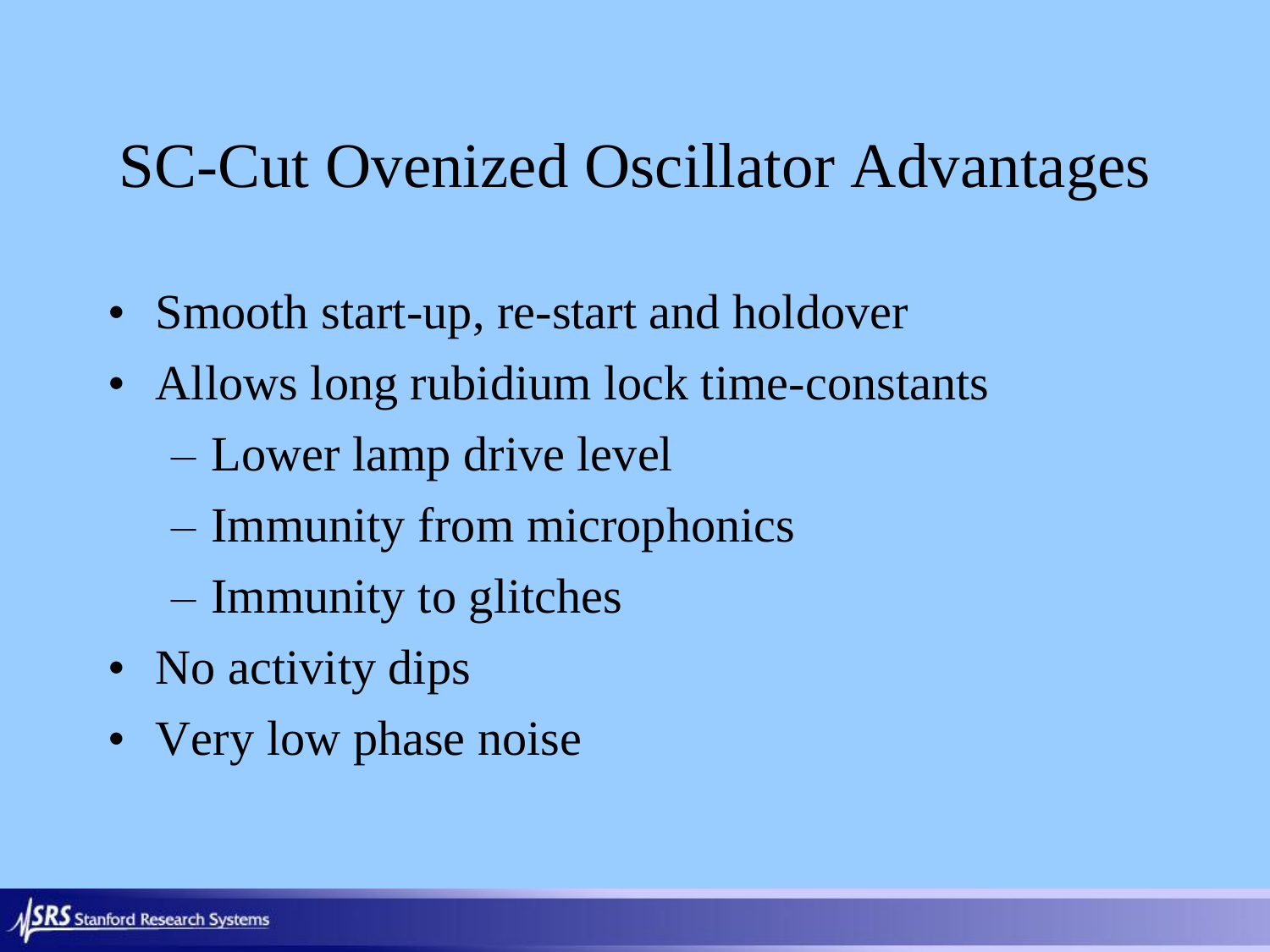#### Single-Sideband Phase Noise

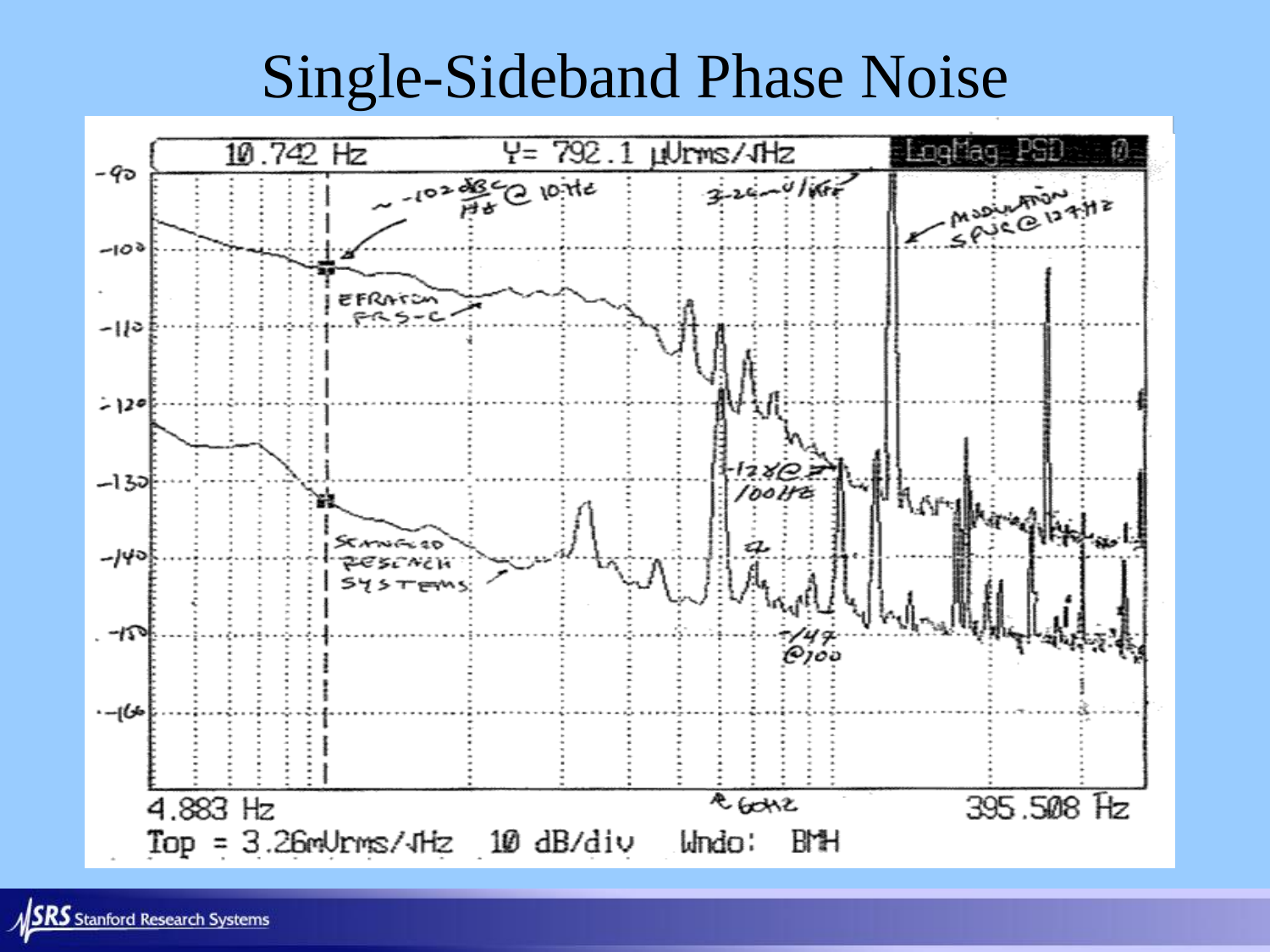# About Discharge Lamps

- Extended high-temp bake-out
- 5x Isotopic Rb overfill prevents log(t) Rb depletion
- Side-arm cell prevents flicker
- Demonstrated reliability
	- Study of 4000 units
	- $-1.6 \times 10^7$  unit-hrs
	- zero lamp failures

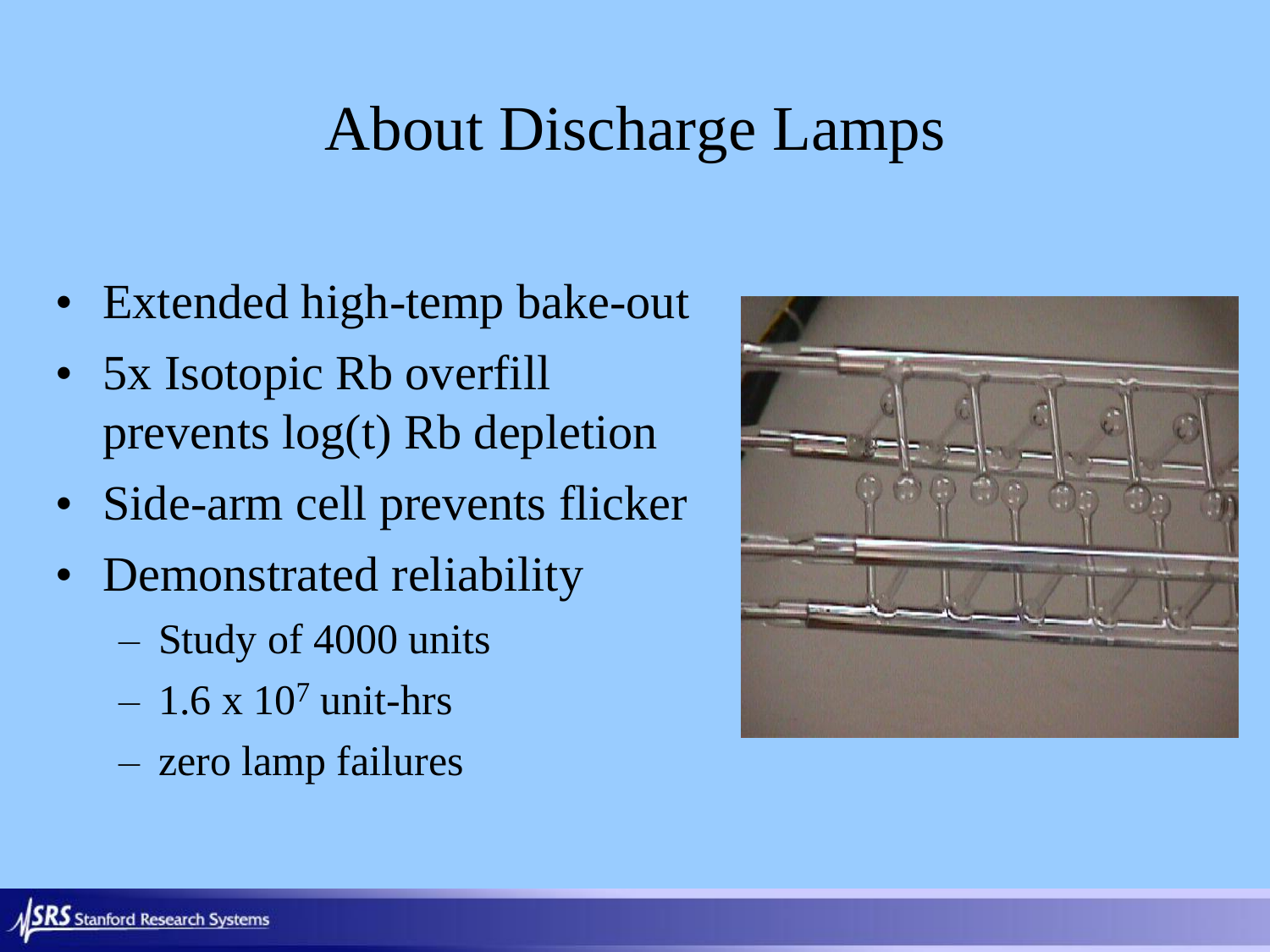# Cells and Lamps

#### Distillation of rubidium metal from manifolds into cells and lamps.





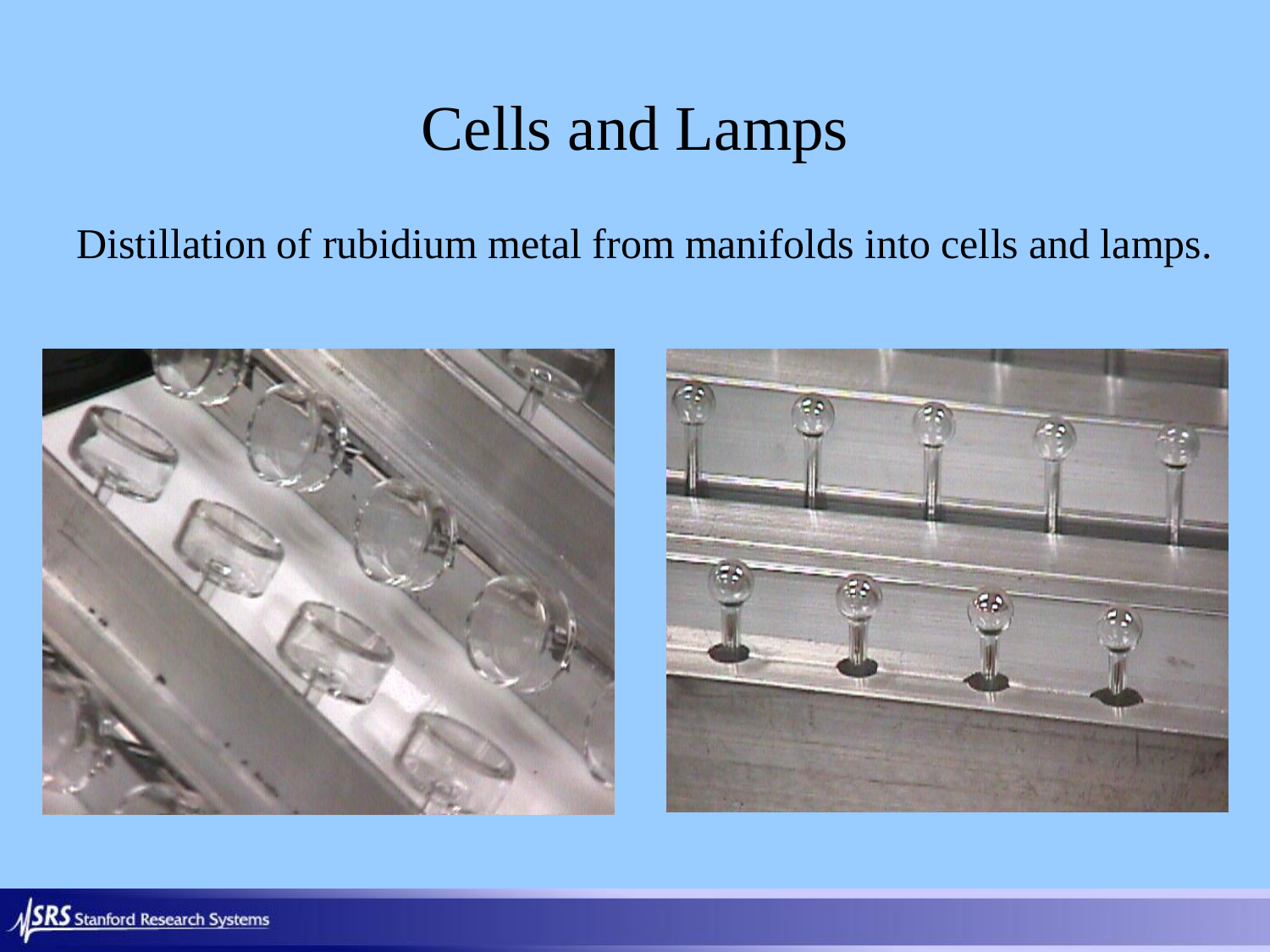#### Electronics

• Automatic SMD pick-andplace onto single sheet



•Oven oscillator sub-assemblies

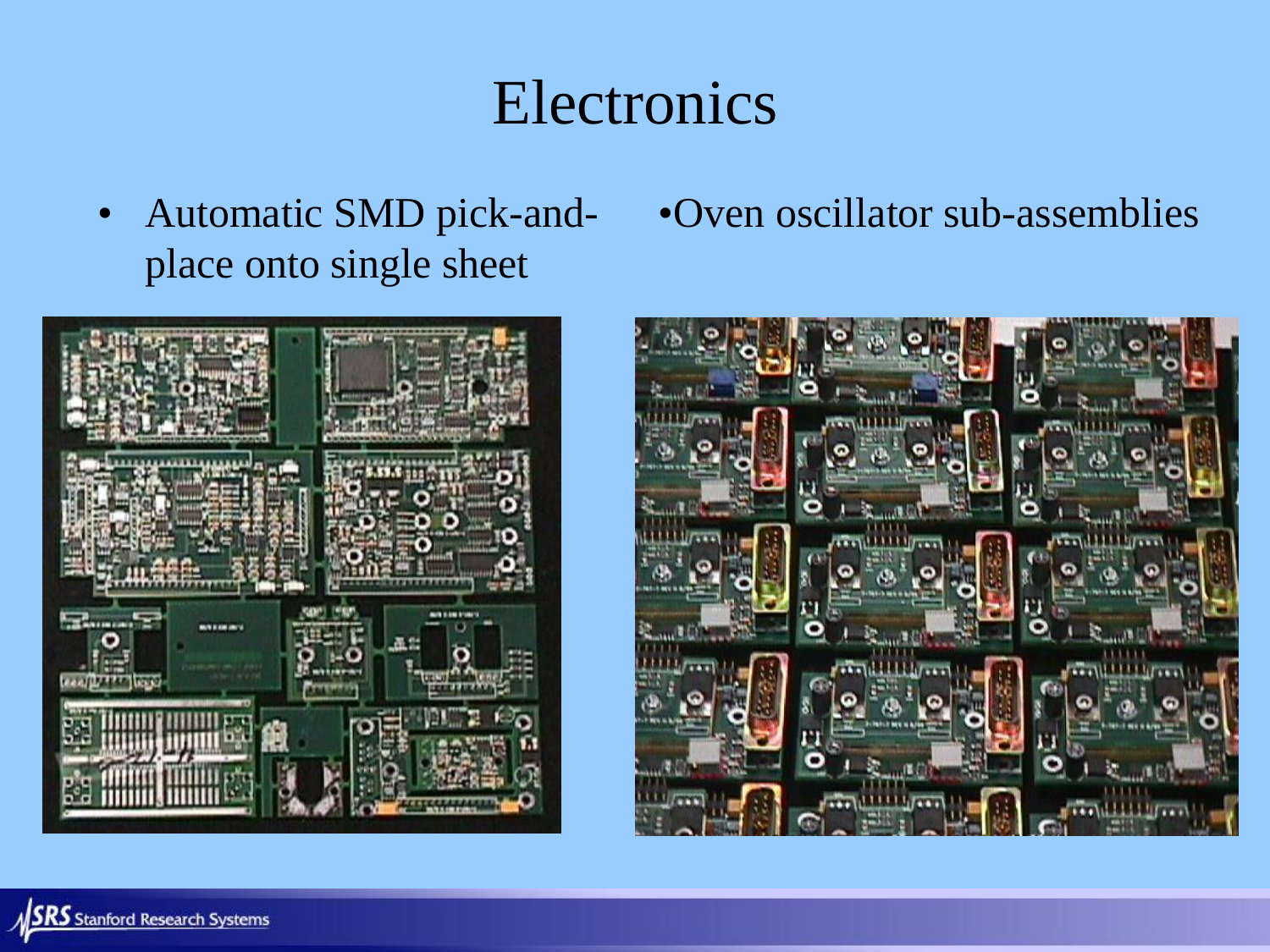### Oscillator and Physics Package

- Resonance cell
- Discharge lamp
- Oven oscillator

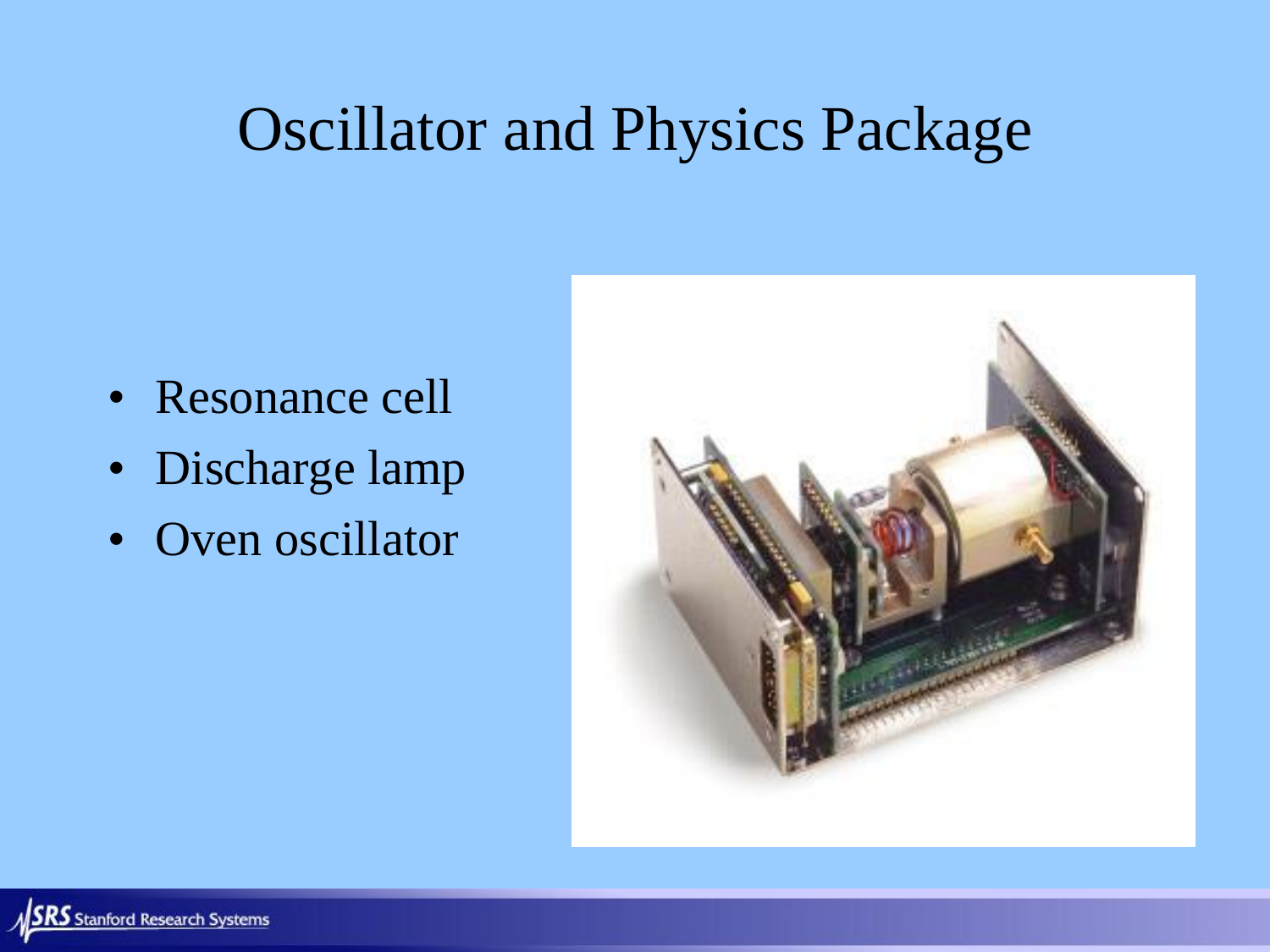# Completed Units



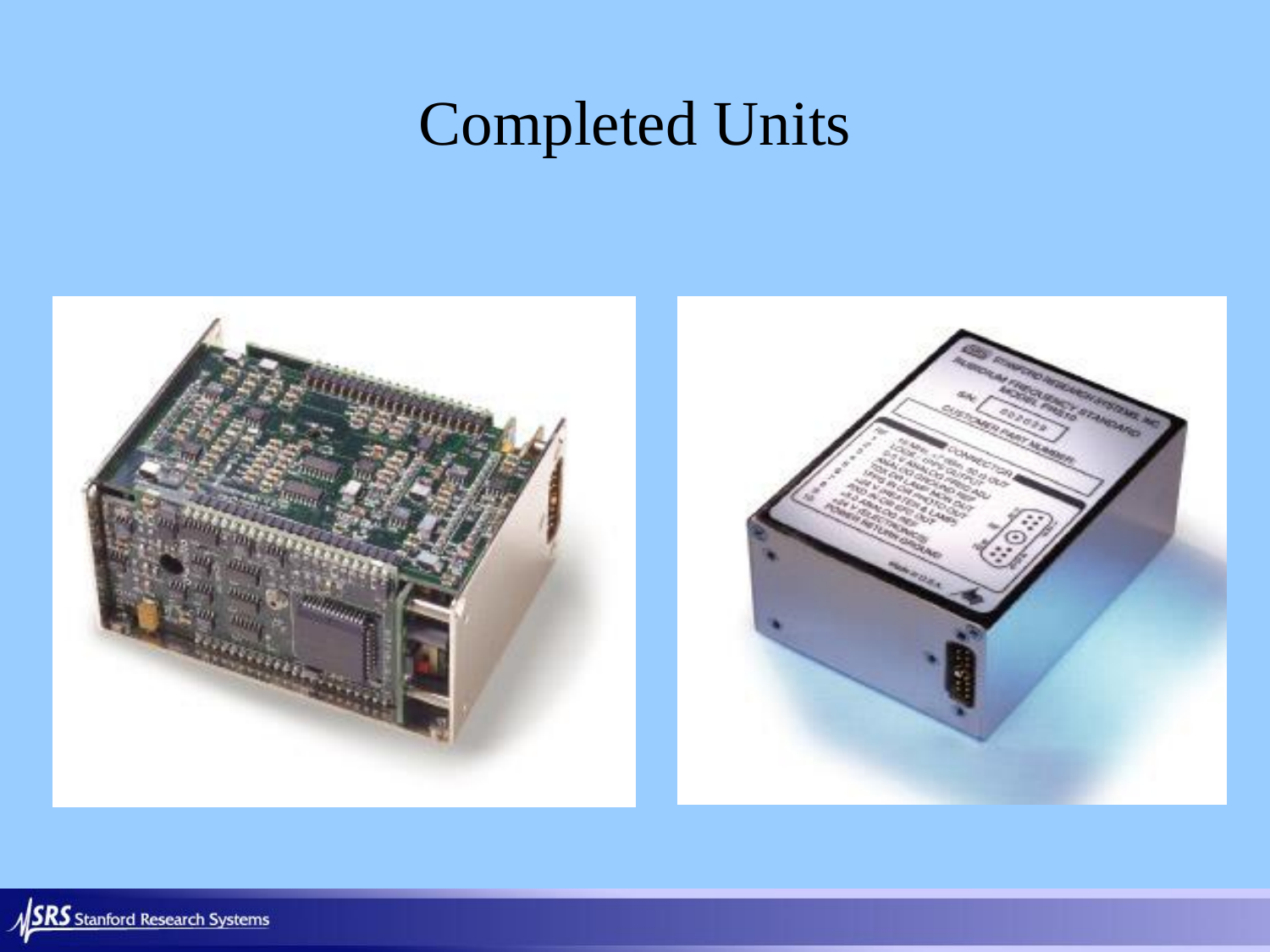# Five Week Burn-in

- In-situ calibration
- Complete logging
	- output frequency
	- lamp intensity
	- VCXO aging
	- lock-loop
	- 20 additional analog test points
	- tempco's
	- $-8$  x  $10<sup>6</sup>$  unit-hr/yr

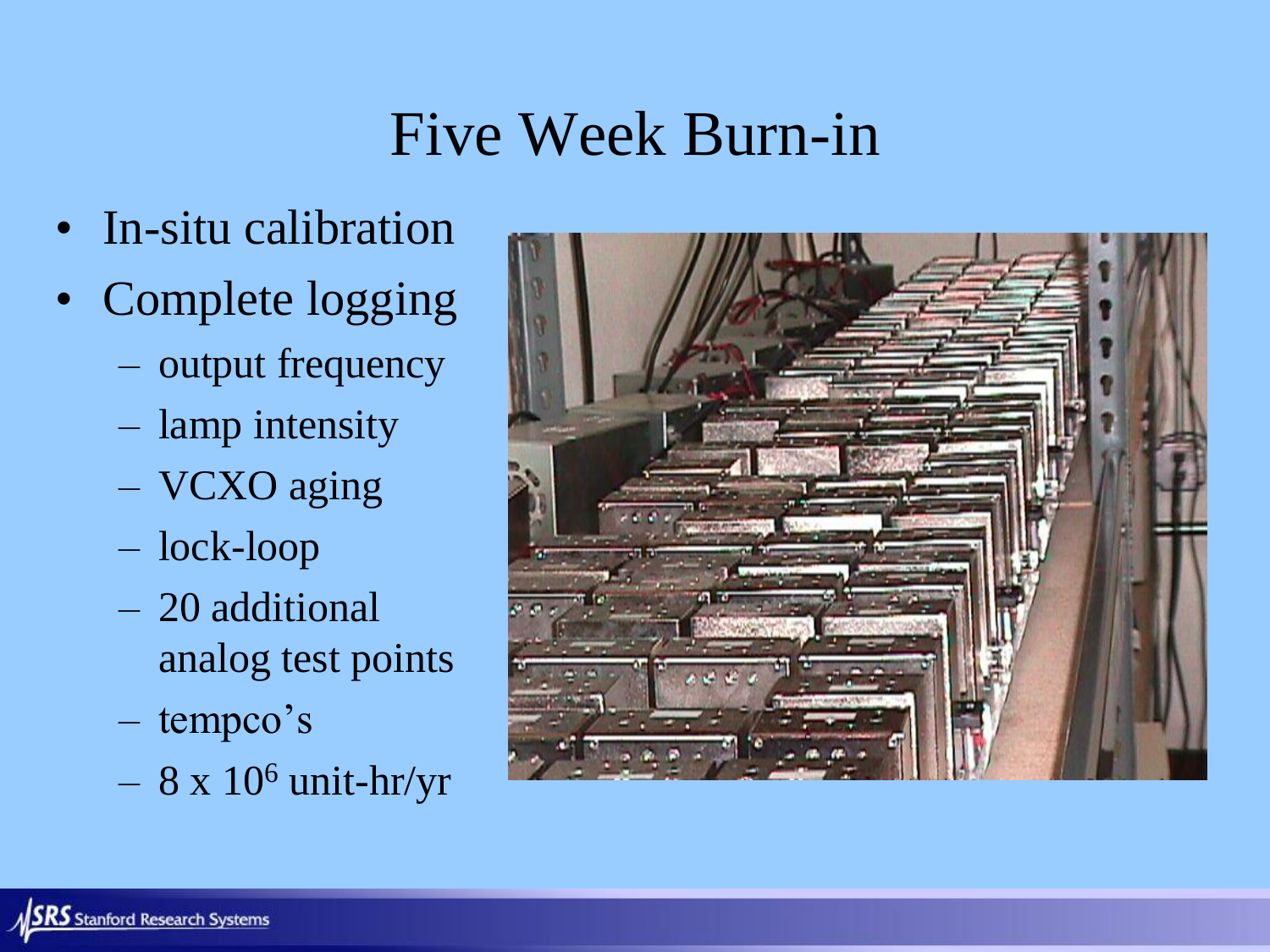#### Burn-in Data Logged Every 20 Minutes

| Rubidium Calibration - COM1<br>$\Box$ o $\boxtimes$                                       |                                                     |                                         |                                                                            |  |                                                     |                                                             |                                                                                                                           |                              |                                                                     |                                                         |  |
|-------------------------------------------------------------------------------------------|-----------------------------------------------------|-----------------------------------------|----------------------------------------------------------------------------|--|-----------------------------------------------------|-------------------------------------------------------------|---------------------------------------------------------------------------------------------------------------------------|------------------------------|---------------------------------------------------------------------|---------------------------------------------------------|--|
| Options<br>Eile                                                                           |                                                     |                                         |                                                                            |  |                                                     |                                                             |                                                                                                                           |                              |                                                                     |                                                         |  |
| Rb Stats   1 pps Calibration   RF Graph   Lamp Start   Shipping  <br>RS232 Communications |                                                     |                                         |                                                                            |  |                                                     |                                                             |                                                                                                                           |                              |                                                                     |                                                         |  |
|                                                                                           | PRS10_3.15_SN_3124                                  |                                         |                                                                            |  | Update                                              |                                                             | <br>Do Stats                                                                                                              | COM1                         | ⊣<br>п                                                              | Monitor E SF                                            |  |
|                                                                                           | <b>Factory Settings</b>                             |                                         |                                                                            |  | <b>Analog Output Values</b>                         |                                                             |                                                                                                                           | 1pps Control                 |                                                                     |                                                         |  |
|                                                                                           | sd0<br>sd1<br>sd2                                   | 135<br>128<br>55                        | Step Rec. Diode<br>Delay Value<br>Fet Voltage Set                          |  | ad0<br>ad1<br>ad2                                   | 0.003<br>2.326<br>2.331                                     | Spare<br>+24 Volt Heat.<br>+24 Volt Elec.                                                                                 | TO.<br>TS<br>PS              | $-1804$<br>13980<br>196                                             | Time Offset<br>Time Slope<br>Pulse Slope                |  |
|                                                                                           | sd3<br>sd4<br>sd5                                   | 150<br>198<br>190                       | Lamp Temp. Set<br>Crystal Temp. Set<br>Cell Temp, Set                      |  | ad3<br>ad4<br>ad5                                   | 0.495<br>0.303<br>2.326                                     | Lamp Drain<br>Lamp Gate<br>Crystal Heat Ctrl                                                                              | PL<br>PT<br>PF               | 1.<br>14<br>2                                                       | Phase Lock<br><b>Time Constant</b><br>Stability Factor  |  |
|                                                                                           | sd6<br>sd7<br>R                                     | 124<br>200<br>5077                      | Output Voltage<br><b>RF</b> Modulation<br>SP Param. (PLL)                  |  | ad6<br>ad7<br>ad8                                   | 2.375<br>1.621<br>1.942                                     | Cell Heat Ctrl<br>Lamp Heat Ctrl<br>AC Photosignal                                                                        | PI.<br>LМ                    | $-1$                                                                | Integral Term<br>Lock Mode                              |  |
|                                                                                           | Ν<br>А<br><b>SF</b><br>SS<br>MO.<br><b>MR</b><br>MS | 2853<br>38<br>8<br>1289<br>2439<br>2441 | Calibration Pot<br>Set Slope<br>Mag. Offset<br>Mag. Read<br>Mag. Switching |  | ad9<br>ad10<br>ad11<br>ad12<br>ad13<br>ad14<br>ad15 | 3.187<br>0.645<br>0.945<br>0.950<br>0.975<br>2.510<br>0.003 | Photocell I/V<br>Case Temp.<br>Xtal Thermistors<br>Cell Thermistors<br>Lamp Thermistors<br>Frequency Pot<br>Analog Ground | <b>Statistics</b><br>FC Mean | FC Bits/Hz<br>FC Std. Dev.<br>FC Dev. E-12<br>W1 Bits/Hz<br>W1 Mean | 1660.42<br>75.44<br>0.08<br>110.35<br>198161<br>11.06   |  |
|                                                                                           | LO<br>GA<br>PH<br>EP<br>FC.<br>DS                   | 7<br>24<br>1660.24<br>$-56,849$         | Lock<br>Gain<br>Phase<br><b>Enable Power</b><br>10MHz DAC<br>Signal Values |  | ad16<br>ad17<br>ad18<br>ad19                        | 2.540<br>3.250<br>3.430<br>4.760                            | 22MHz Varactor<br>360MHz Varactor<br>Auto Gain Ctrl<br><b>RF</b> Lock                                                     | W1 SNR<br>W2 Mean            | W1 Std. Dev.<br>W2 Std. Dev.<br><b>SF Bit Size</b><br>Synth. Offset | 74.07<br>5982.29<br>851.41<br>3.04<br>0.86<br>$-0.4841$ |  |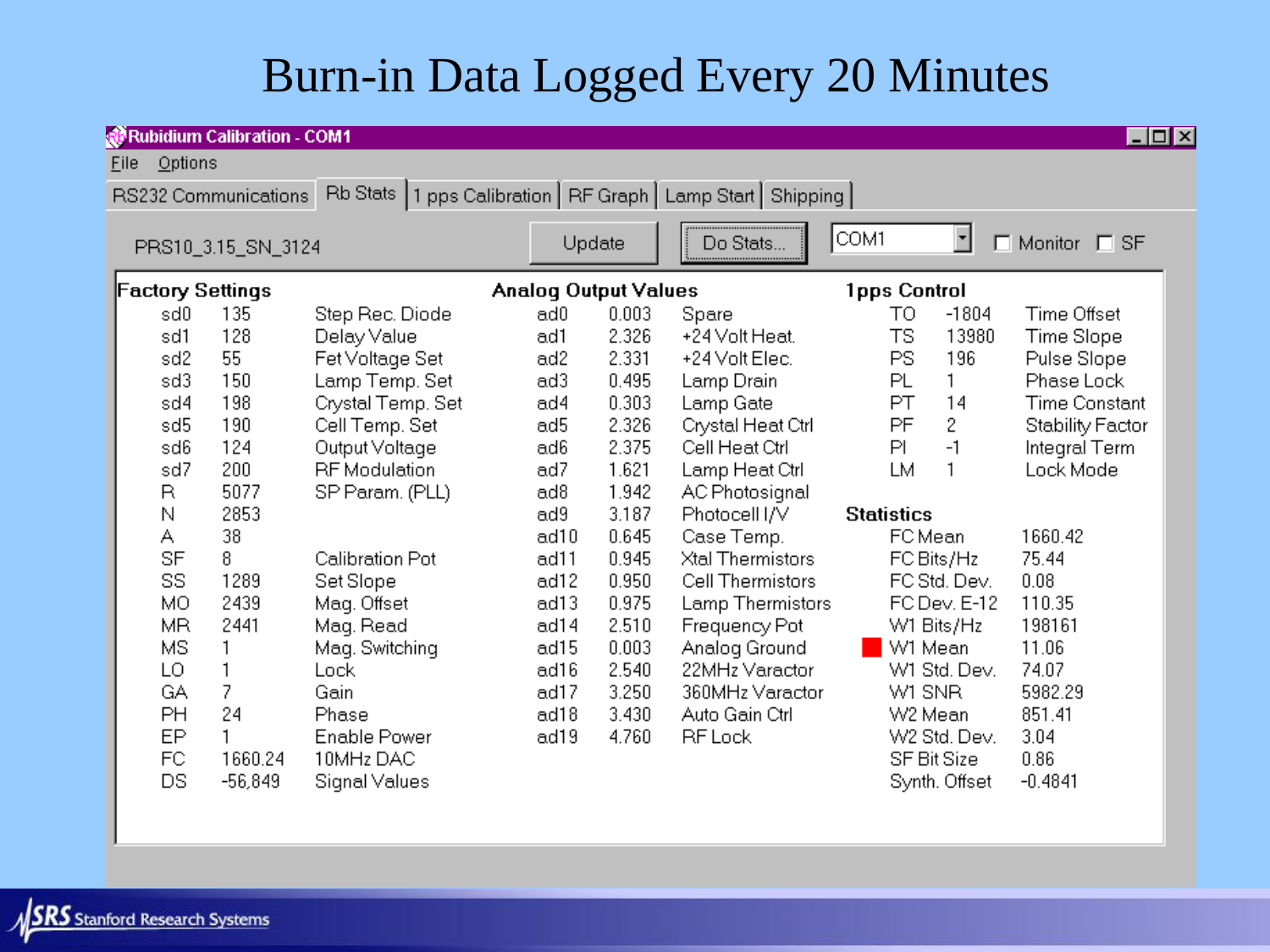#### Burn-in Data Plots (20 Days Shown)



 $RS$  Stanford Research Systems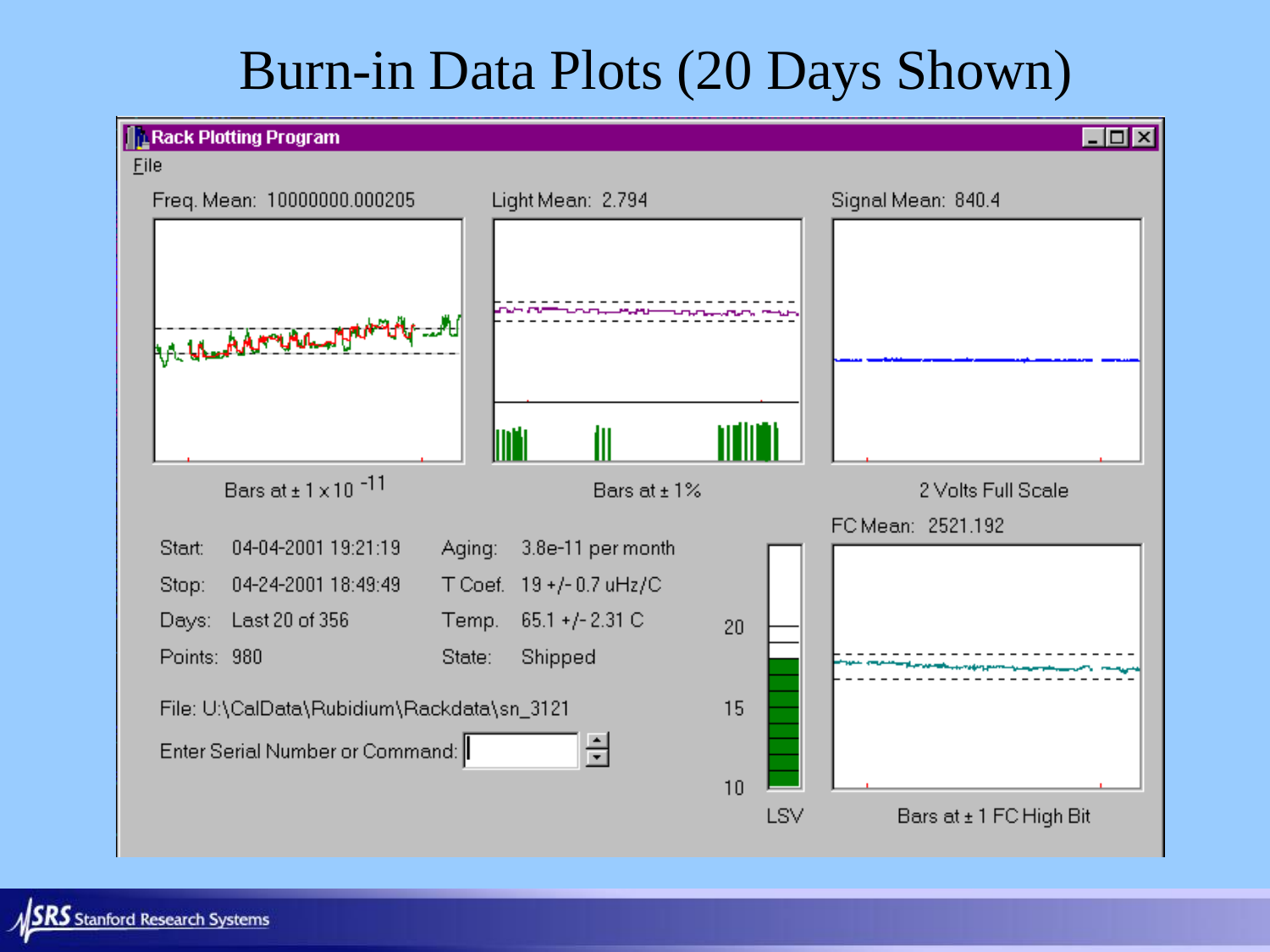#### Quality and Reliability

From a study of 4000 units shipped over two-years:

- Incoming inspection:
	- 18 of 4000 units rejected by customer
	- Implies an  $AQL = 0.45\%$
- Field failures:
	- 9 failures in 16.4 million hours of operation
	- Implies an MTBF =  $1.8 \times 10^6$  hours